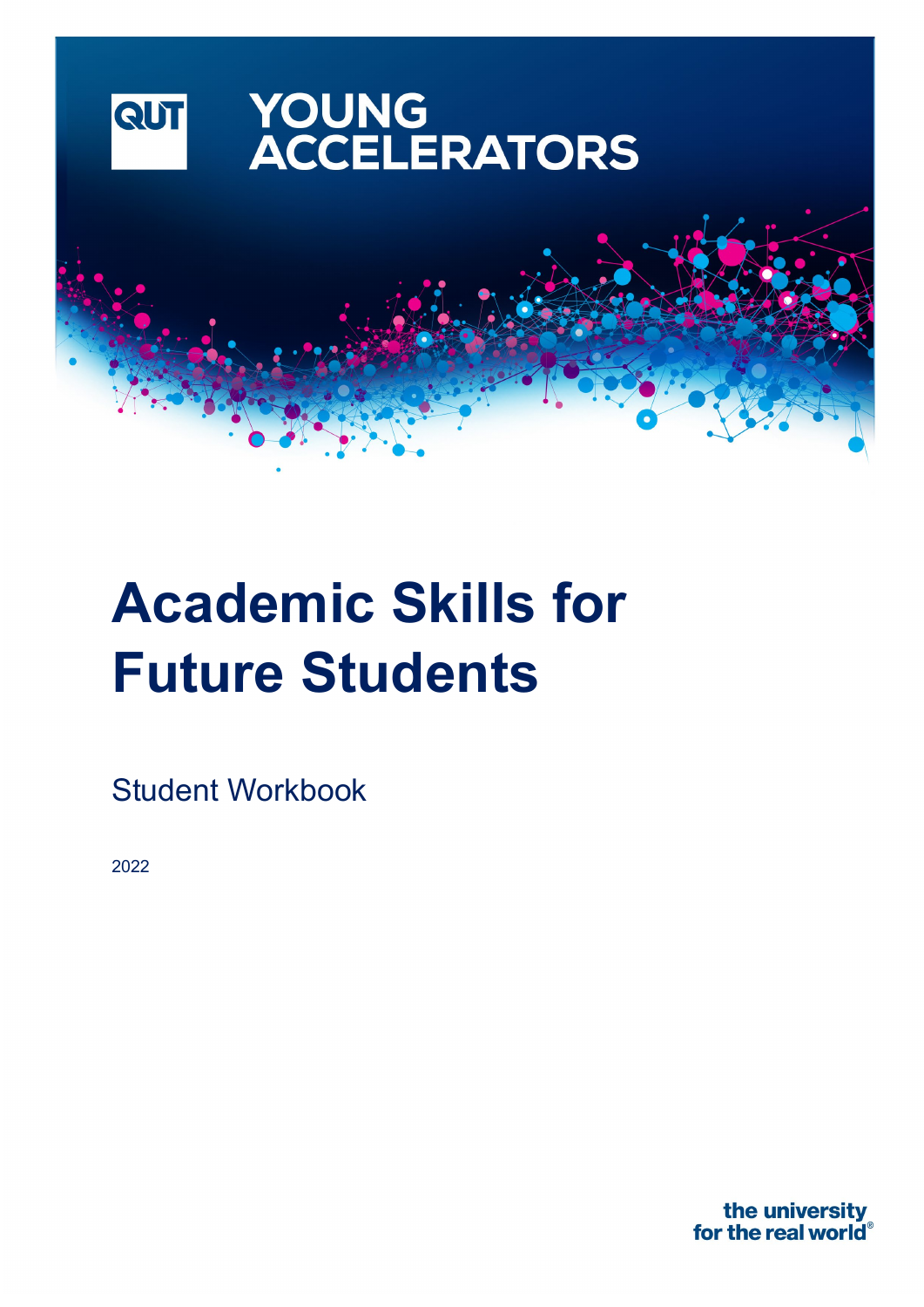

# **Copyright**

#### © Queensland University of Technology

Unless otherwise noted or marked, copyright material available in this website is "all rights reserved". Apart from noted or marked exceptions or fair dealing as permitted under the copyright law of your country, and as necessary for the use of this resource, no part of this resource, nor the information contained in it, may be reproduced, stored in a retrieval system, or transmitted, in any form or by any means, electronic, mechanical, reprographic or otherwise, without the prior permission of the Queensland University of Technology.

#### **To request copyright permission, email [stemschools@qut.edu.au](mailto:stemschools@qut.edu.au)**

To notify us of a copyright problem refer to the Copyright information at <https://www.qut.edu.au/additional/copyright>

#### **Disclaimer**

QUT makes no representations about the suitability of this information for any purpose. It is provided "as is" without express or implied warranty.QUT disclaims all warranties with regard to this information, including all implied warranties of merchantability and fitness, in no event shall QUT be liable or any special, indirect or consequential damages or any damages whatsoever resulting from loss of use, data or profits, whether in an action of contract, negligence or other tortious action, arising out of or in connection with the use or performance of this information. This information may include technical inaccuracies or typographical errors. We may make improvements and/or changes to our information at any time.

#### **Links to external websites**

This resource contains links to other sites that are external to QUT. We take care when linking to external websites but we have no direct control over the content of the linked web sites, or to the changes that may occur to the content on those sites. It is the responsibility of the user to make their own decisions about the accuracy, currency, reliability and correctness of information contained in linked external websites.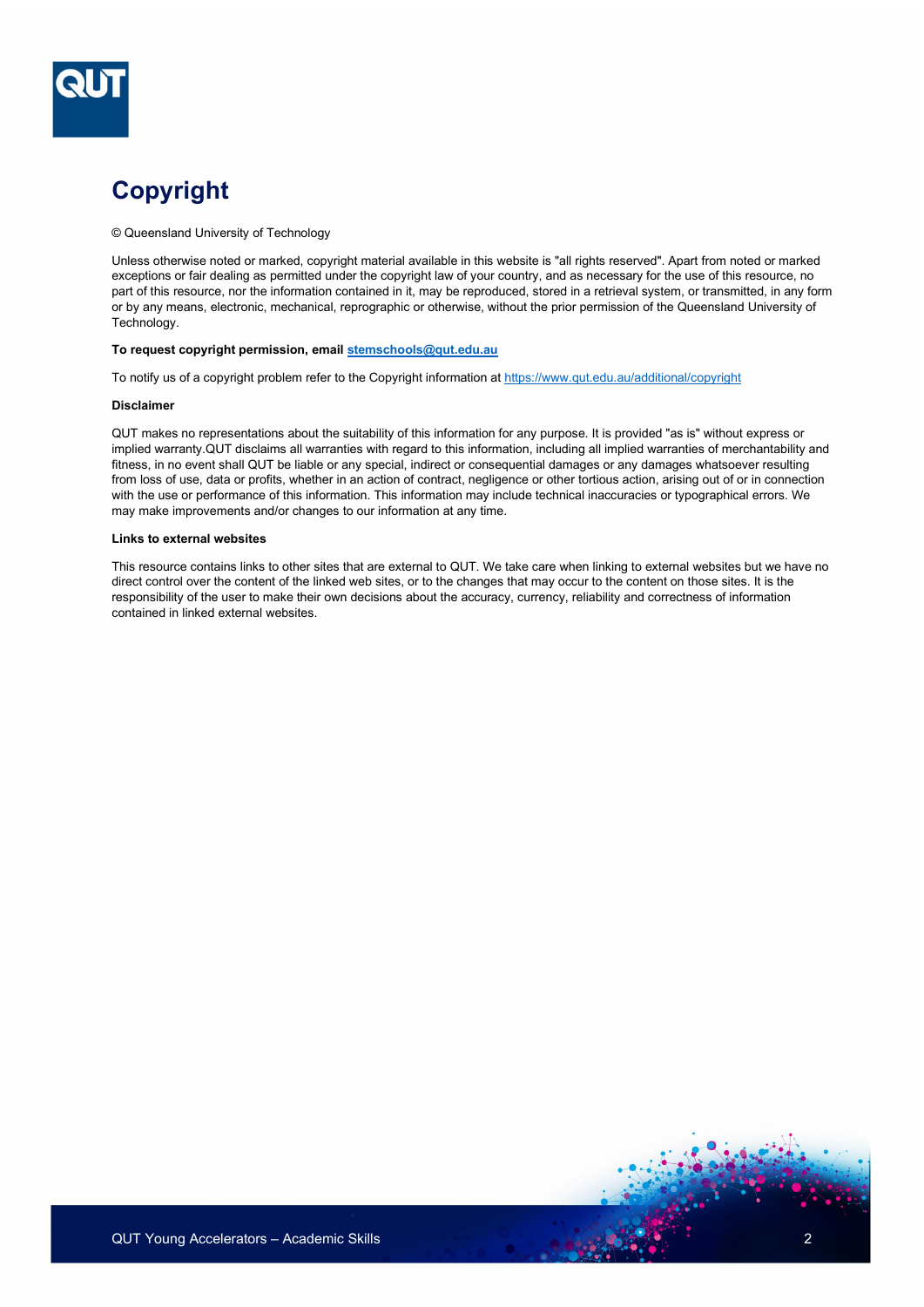

## **About this resource**

QUT STEM High School Engagement has produced a range of short videos to help high school students with some of the key academic skills they need to know when they start uni. These skills are also valuable while at high school and will set students up with useful foundation skills for study success. These resources include a focus on students studying STEM (science, technology, engineering and mathematics).

We have also put together a student workbook that students can utilise on their own or in a classroom setting for teachers who would like to embed the videos and skills in existing curriculum activities. The contents for the workbook are as follows:

Links to the video series can be found in this workbook or on the STEM High School Engagement [online learning hub.](https://www.qut.edu.au/study/career-advisers-and-teachers/stem-for-schools/stem-learning-hub/stem-online-teaching-resources/academic-skills-video-series)

If you have feedback for us please email [stemschools@qut.edu.au](mailto:stemschools@qut.edu.au) 

#### *QUT Young Accelerators*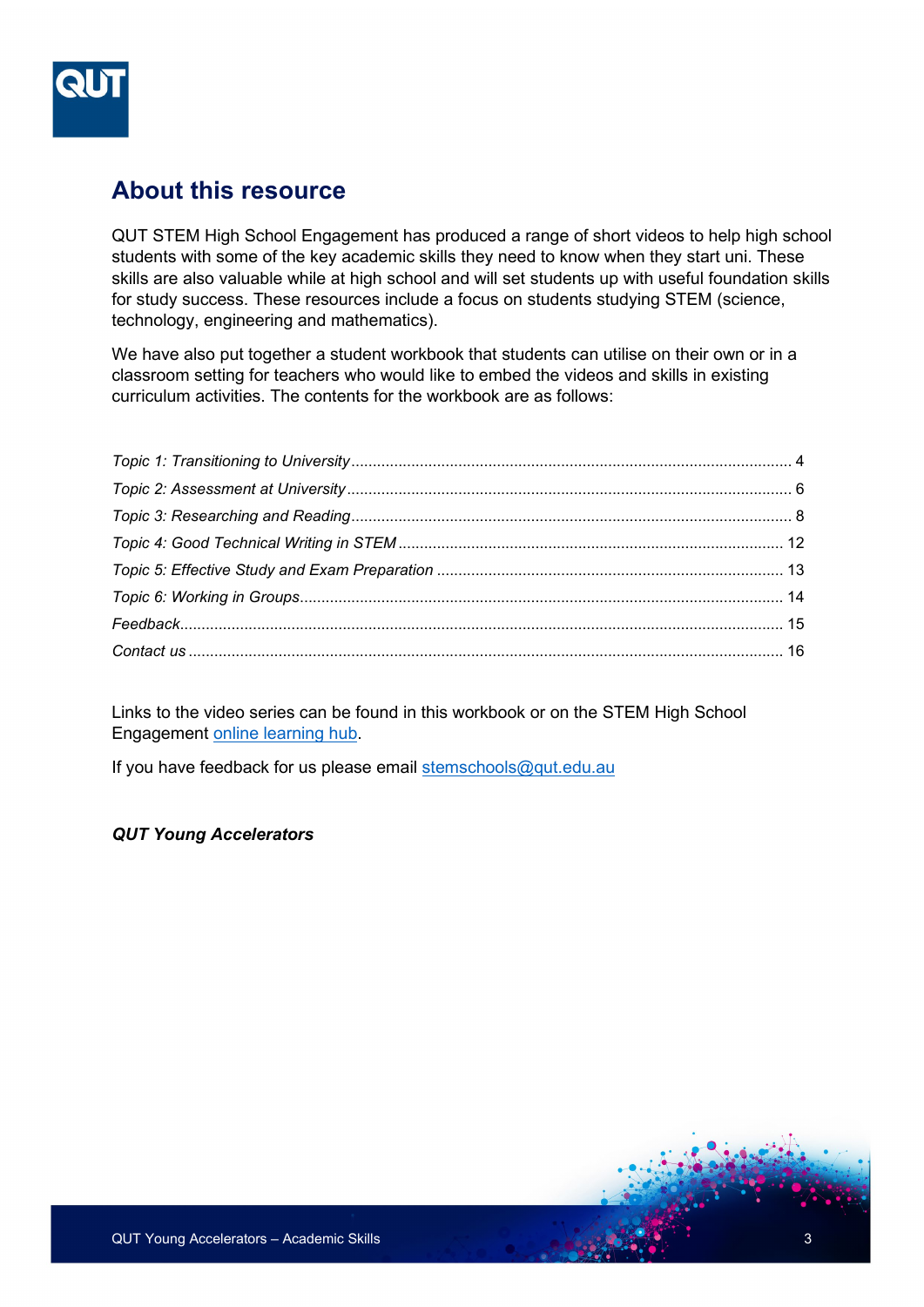

## <span id="page-3-0"></span>**Topic 1: Transitioning to University**



#### **Activity 1 – What kind of organisational techniques work for you?**

To make this episode, we asked our Student Ambassadors the question, *"What is the best piece of advice you wish you'd had before you started uni?"* 

**Q. What were some of the key pieces of advice from Student Ambassadors that resonated with you? (e.g. being organised, taking charge of choices, advance planning, seeking support etc)** 

In Year 11 and 12, you are already refining your academic skills such as managing time, staying motivated and problem solving.

#### **Discuss with classroom peers or reflect on your current organisational and time management strategies answering the following questions.**

- 1. How do you organise yourself so that you can enjoy your time off?
- 2. Do you have any strategies or routines that help? If so, what are they?
- 3. Do you tend to procrastinate, what are some of the things that distract you? What strategies can you put in place to limit procrastination?
- 4. What strategies do you put in place to stay on top of your work from week to week and throughout the term?
- 5. What were some of the techniques the Student Ambassadors use to study effectively? (e.g. compile notes, divide your study time into manageable amounts, flashcards etc.)

There are more tips on how to organise time in *Topic 5: Effective Study and Exam Preparation.*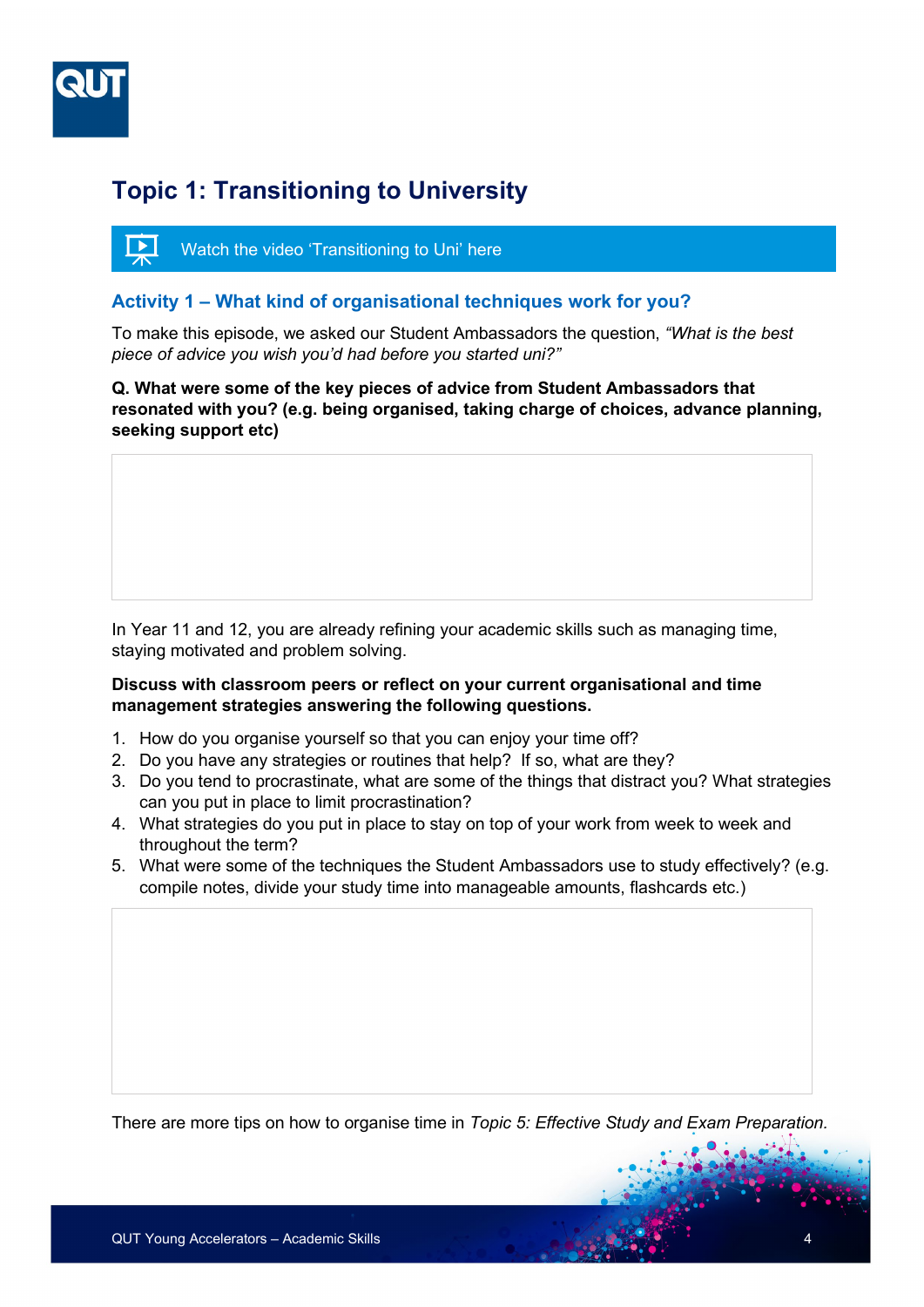

#### **Activity 2 – Getting support**

**Q. What are some the avenues for support at university that the Student Ambassadors mentioned or that you might know about?**

**Q. Why do you think attending Orientation (O-Week) is so important? What are some of the benefits of attending O-Week?**

### **Activity 3 – Asking for help effectively**

In the video, one of the Student Ambassadors, Rani mentioned that university lecturers allocate time each week as 'consultation time'. This is time when students can e-mail their lecturer and know they will get a response.

**Q. If you are emailing or talking to a lecturer or tutor which of the following approaches is better? Discuss with classroom peers or reflect on why?**

| To: Jared Snowdon (Senior<br>Lecturer in Engineering ENG104)                                                                                                                                                                                       |           | To: Jared Snowdon (Senior Lecturer in<br><b>Engineering ENG104)</b>                                                                                                                                                                                                                                                                                                                                                                           |
|----------------------------------------------------------------------------------------------------------------------------------------------------------------------------------------------------------------------------------------------------|-----------|-----------------------------------------------------------------------------------------------------------------------------------------------------------------------------------------------------------------------------------------------------------------------------------------------------------------------------------------------------------------------------------------------------------------------------------------------|
| Hi Sir                                                                                                                                                                                                                                             |           | Dear Jared                                                                                                                                                                                                                                                                                                                                                                                                                                    |
| My name is Cate and I'm in your<br>ENG104 lecture on Mondays and<br>Fridays. I just don't get it. Chapter 4<br>doesn't make sense at all. I'm really<br>worried about the assignment. I tried to<br>talk to the Tutor but he was too busy.<br>Cate | <b>OR</b> | My name is Cate and I'm in your ENG104 group.<br>I've read the chapter on Velocity of Sound and<br>attended the associated tutorial this week. I have 2<br>questions regarding our assignment.<br>1. Are we measuring both the initial wave and the<br>reflection wave?<br>2. In determining the resonant frequency, is it<br>enough to just listen for an increase in sound at a<br>given column length?<br>Thank you for your time.<br>Cate |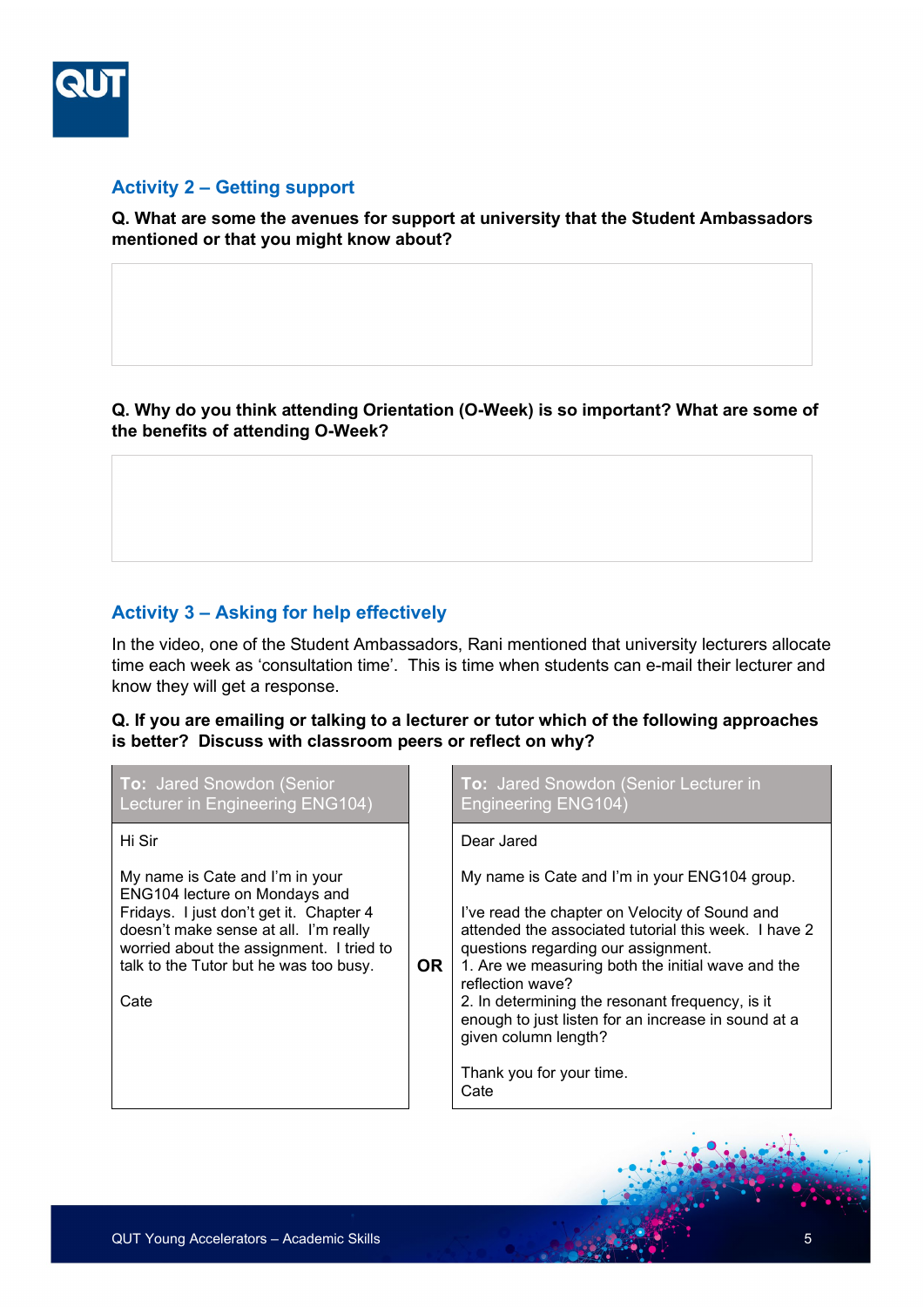

# <span id="page-5-0"></span>**Topic 2: Assessment at University**



#### **Activity 1 – How to complete assessments?**

In the video Alice outlined her steps to completing an assessment. It is not a descriptive set of steps, just a general guide that she can alter depending on the task ahead.

Think about an important piece of assessment that you have completed and fill out the table below:

- In the first column fill in the steps Alice follows to complete an assignment.
- In the middle column fill in the steps you currently follow.
- **Discuss or review the steps you personally follow, compare these with your peers or** classmates. Look out for other people's good ideas!
- Go back to your chart and circle the areas where you could develop or add in further steps that would improve your process next time.

|                | <b>Alice's Assessment</b><br><b>Process</b> | <b>My Assessment</b><br>Process | <b>What could I</b><br>improve on? |
|----------------|---------------------------------------------|---------------------------------|------------------------------------|
| 1              |                                             |                                 |                                    |
| $\overline{2}$ |                                             |                                 |                                    |
| $\mathbf{3}$   |                                             |                                 |                                    |
| $\overline{4}$ |                                             |                                 |                                    |
| $\overline{5}$ |                                             |                                 |                                    |
| $\,6\,$        |                                             |                                 |                                    |
| $\overline{7}$ |                                             |                                 |                                    |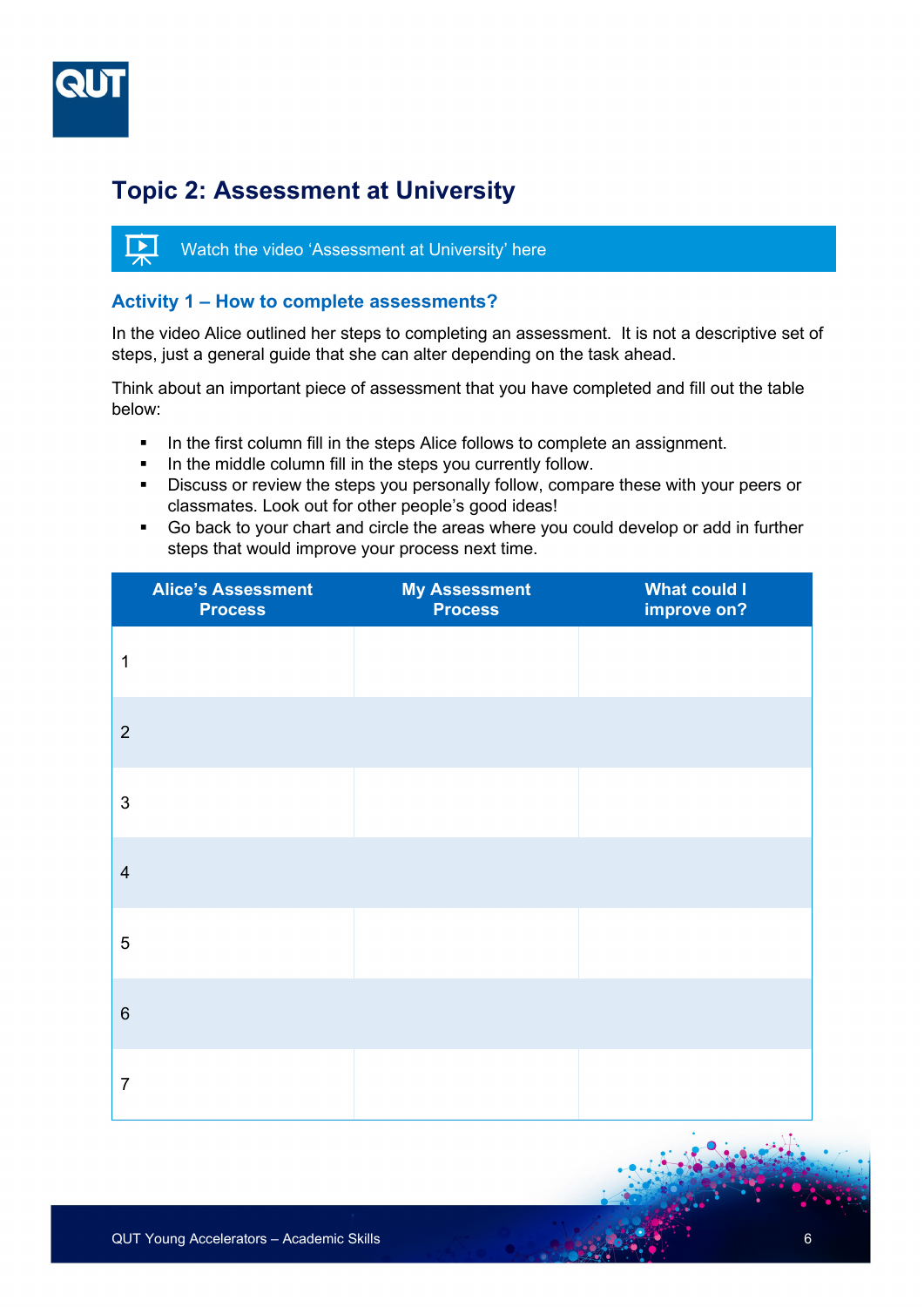

#### **Activity 2 – Are you prepared for writing at university?**

Depending on subject choices, Years 11 and 12 provide a decent platform for learning good writing for university. In the video Alice explained that university academic writing is structured, logical, well-evidenced, accurately referenced, and formal in tone.

#### **Some things to consider – you can analyse these yourself or talk to your peers or classmates.**

- How proficient do you think your current level of writing is?
- Do you feel prepared for writing at university?
- **•** Where do you sit on the writing spectrum below?

*I waffle on without really knowing my point.* 

*I sit back and think through what I need to do logically.*

*I try to fill the word limit without looking at the criteria sheet.*

*I understand the concepts of academic writing.*

#### **What are some strategies for improving your writing?**

#### **What kind of help can you get at University to assist you with your coursework and assessment?**

#### *Remember writing is a 'process'. We can all be good writers.*

For additional information you should also watch *Topic 4: Good Technical Writing*, which outlines 10 critical points related to writing at university.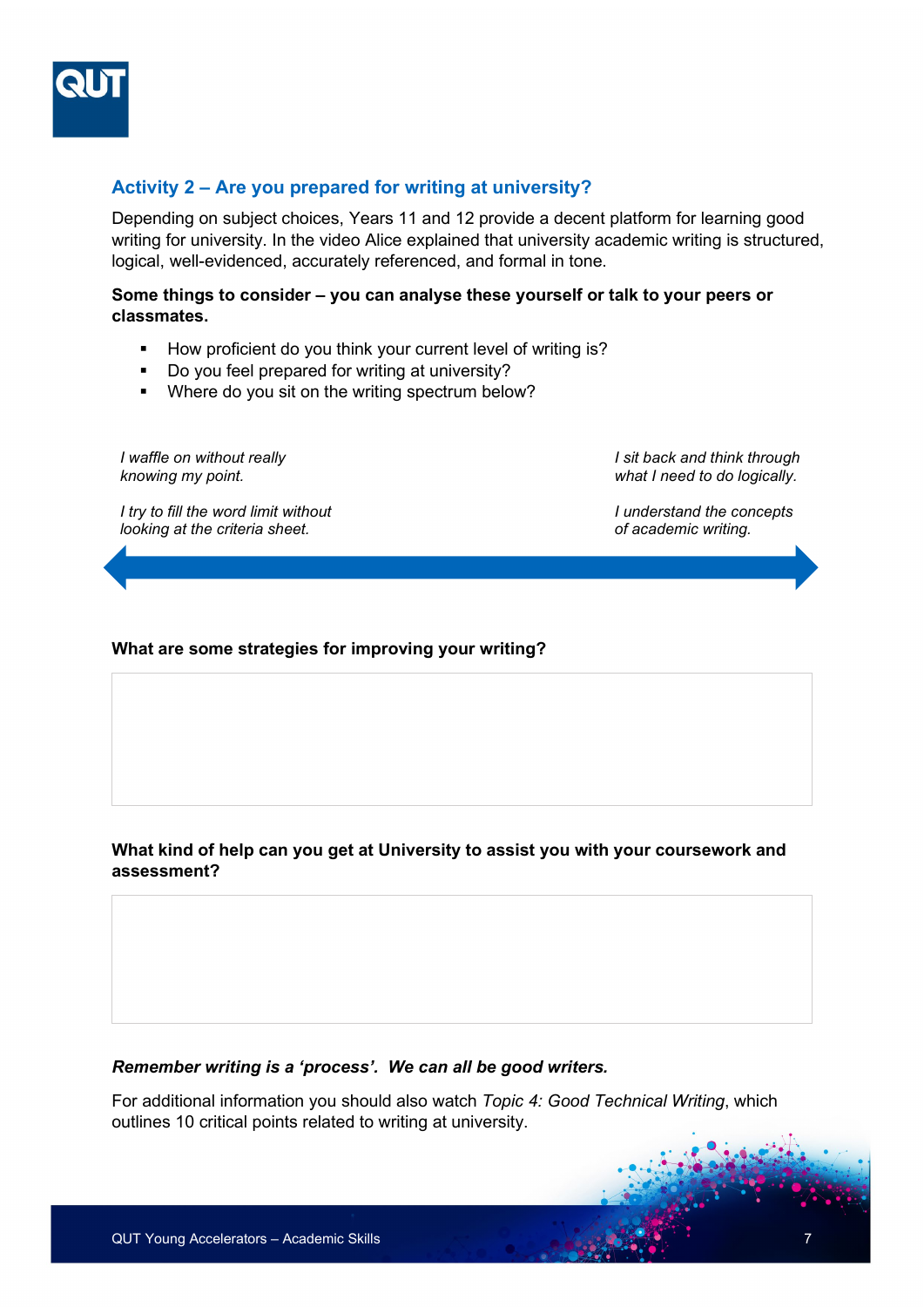

# <span id="page-7-0"></span>**Topic 3: Researching and Reading**

稟 [Watch the video 'Researching and Reading at University' here](https://youtu.be/Xsq6iBo1hDk)

#### **Activity 1 – What tips did you get from the segment?**

This section covers a lot of useful information and strategies. It is a good idea to:

- 1. Watch the above video uninterrupted the first time
- 2. Next, watch the associated library YouTube [clip on referencing](https://www.youtube.com/watch?v=1xFg7M1uabI) which is short and very helpful
- 3. Re-watch the above 'Researching and Reading at University' video and fill in the tips related to the topics in the table below.

| <b>Topics</b>              | Good tips about researching |
|----------------------------|-----------------------------|
| Researching                |                             |
| <b>Reading</b>             |                             |
| Note-taking                |                             |
| <b>Documenting sources</b> |                             |
| <b>Exam Preparation</b>    |                             |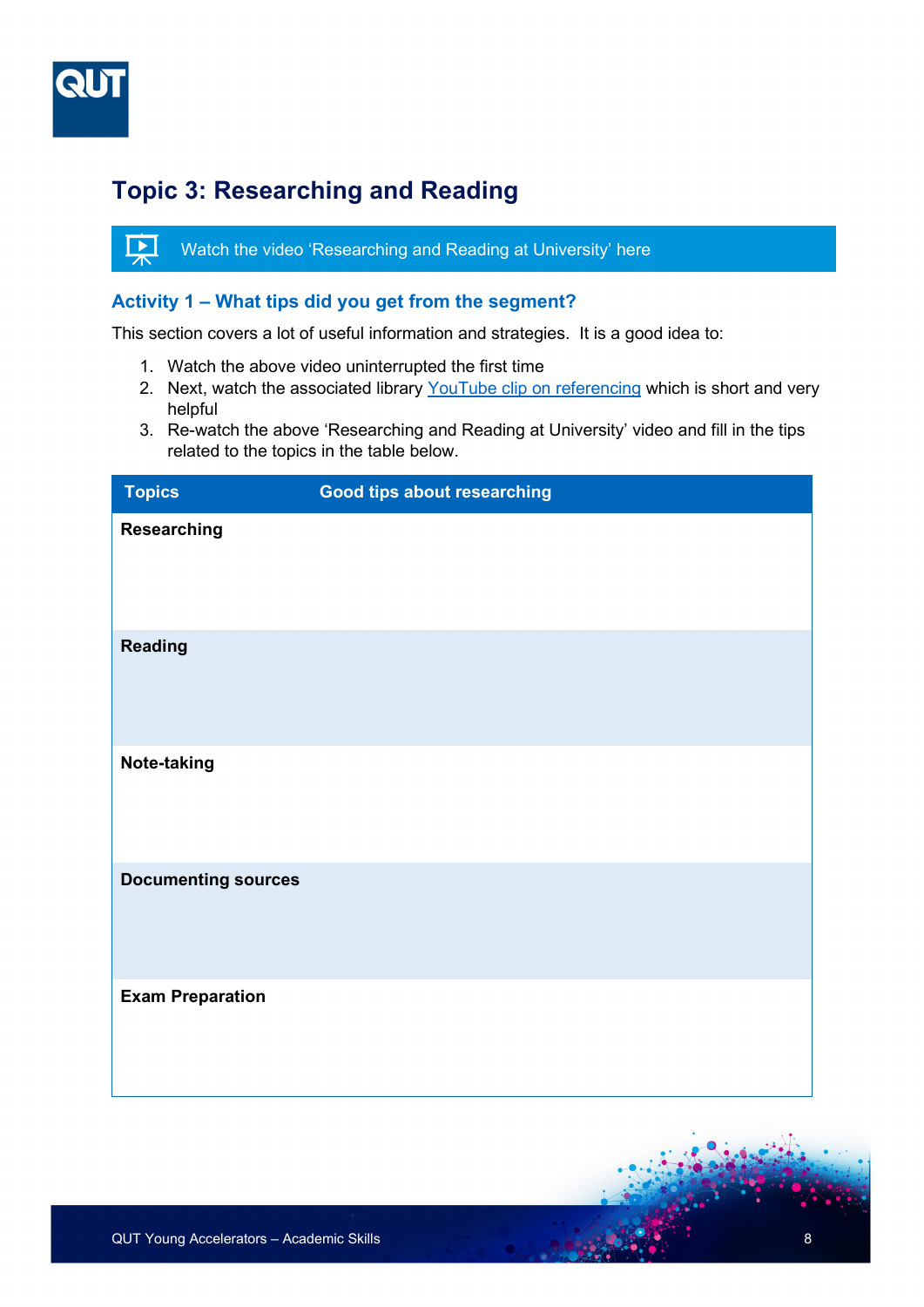

#### **Activity 2 – How do I know which sites are valuable?**

School and University work needs to be well-evidenced. This means students will need a system for assessing whether a text or site is valuable. Look at Molly Beestrum's C.R.A.P (currency, reliability, authority, purpose) test at this link:

#### **Read more** [on the C.R.A.P test here](https://ccconline.libguides.com/c.php?g=242130&p=2185475)

Think about one of your current assessment items and what resources you are considering using. Assess whether they pass the C.R.A.P test using the matrix below.

| <b>Currency</b><br>How recent is the information?<br>How recently has the website been<br>п<br>updated?<br>Is it current enough for your topic?                                                                                                                                                                           | <b>Reliability</b><br>What kind of information is included<br>$\blacksquare$<br>in the resource?<br>Is content of the resource primarily<br>٠<br>opinion? Is it balanced?<br>Does the creator provide references<br>٠<br>or sources for data or quotations?                                                                                       |
|---------------------------------------------------------------------------------------------------------------------------------------------------------------------------------------------------------------------------------------------------------------------------------------------------------------------------|---------------------------------------------------------------------------------------------------------------------------------------------------------------------------------------------------------------------------------------------------------------------------------------------------------------------------------------------------|
| <b>Authority</b><br>Who is the creator or author?<br>What are their credentials?<br>Who is the publisher or sponsor?<br>Are they reputable?<br>п<br>What is the publisher's interest (if<br>$\blacksquare$<br>any) in this information?<br>Are there advertisements on the<br>website? If so, are they cleared<br>marked? | <b>Purpose/Point of View</b><br>Is this fact or opinion? Does the<br>п<br>author list sources or cite<br>references?<br>Is it biased? Does the author seem<br>$\blacksquare$<br>to be trying to push an agenda or<br>particular side?<br>Is the creator/author trying to sell<br>$\blacksquare$<br>you something? If so, is it clearly<br>stated? |

#### **What are some of the common search engines that the Student Ambassadors mentioned?**

Did you know that you QUT has an Open Access (OA) portal that you can use to research assignments? OA refers to research articles which are made freely available to everyone. Most universities now have an 'institutional repository' (or storage centre) where both freely available and restricted research outputs are stored. You can access QUT's scholarly works through QUT E-Prints online.

**Find out more at the STEM High School Engagement [Open Access Research Tips](http://www.qut.edu.au/study/career-advisers-and-teachers/young-accelerators/stem-learning-hub/stem-online-teaching-resources/open-access-research-tips) resource.**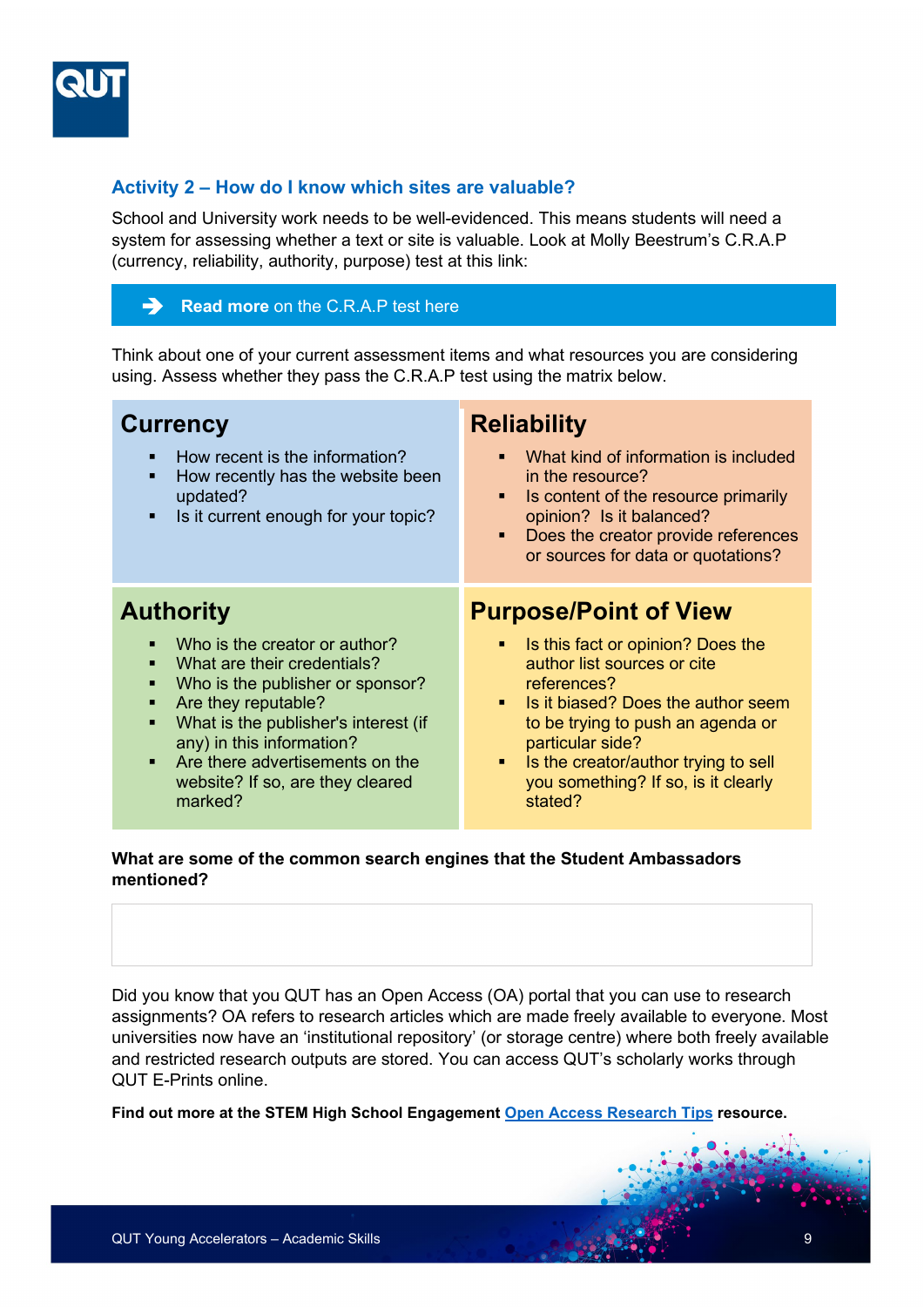

## **Activity 3 – What does the QUT Library home page look like?**

Find the QUT Library home page. It will look like this:

| QUT   Library<br>$\times$<br>$\circlearrowright$<br>A<br>$\rightarrow$ | $+$<br>https://www.library.qut.edu.au                                                                       |                                                | $\sum_{k=1}^{N}$<br>☆≡                             | ◡ |
|------------------------------------------------------------------------|-------------------------------------------------------------------------------------------------------------|------------------------------------------------|----------------------------------------------------|---|
| <b>QUT</b>                                                             | <b>Library</b>                                                                                              | Need help? Opening hours                       | ۹<br>Search site                                   |   |
| <b>Students and staff</b>                                              | <b>Community</b><br>Alumni<br>About                                                                         |                                                | Login to                                           |   |
| <b>Search</b>                                                          |                                                                                                             |                                                | <b>Quick links</b>                                 |   |
| Google Scholar.                                                        | A great starting point to search for articles and books. Also try databases and specialised search tools or |                                                | ▶ QUT citelwrite                                   |   |
|                                                                        | Search for articles, books, videos                                                                          | Search                                         | ▶ Book study rooms                                 |   |
|                                                                        |                                                                                                             | Browse items   Advanced search   My Favourites | Document delivery                                  |   |
| • Articles                                                             | • Books and ebooks                                                                                          | • Journals and magazines                       | Known issues and outages                           |   |
|                                                                        | Databases and specialised search tools                                                                      |                                                | <b>Accessing online</b><br>resources               |   |
| statistics.                                                            | Use databases to find specialised information for your study area such as standards, industry reports and   |                                                | Where to find information for your<br>assignments. |   |
| • Business                                                             | · Health                                                                                                    | • Mathematics                                  | Learn more about finding                           |   |
| • Creative Industries<br>• Education                                   | • Information technology<br>· Justice                                                                       | · Science<br>• Urban development               | inform<br>Need help? Chat now                      |   |

Spend some time investigating this page.

- Can you find the QUT cite-write link? Click this and download a copy for your own reference.
- **Look under the 'Databases and specialised search tools' to see the variety of** information available.
- Click on 'Science' and try to find the 'Scifinder' database. Click on 'advanced search' in the top 'search' bar.
- **Enter the following search terms:** 
	- o "social interaction" (note: the speech marks mean the search keeps both terms together)
	- o Mobile Phones (you may have to 'add' another line)
- Investigate how many texts are found. Try to narrow this down by using the filters on the left. Adjust so you are only looking at:
	- o very recently published articles
	- o only peer reviewed articles.

To learn more about searching using filters click on 'Library Search tips' – using filters.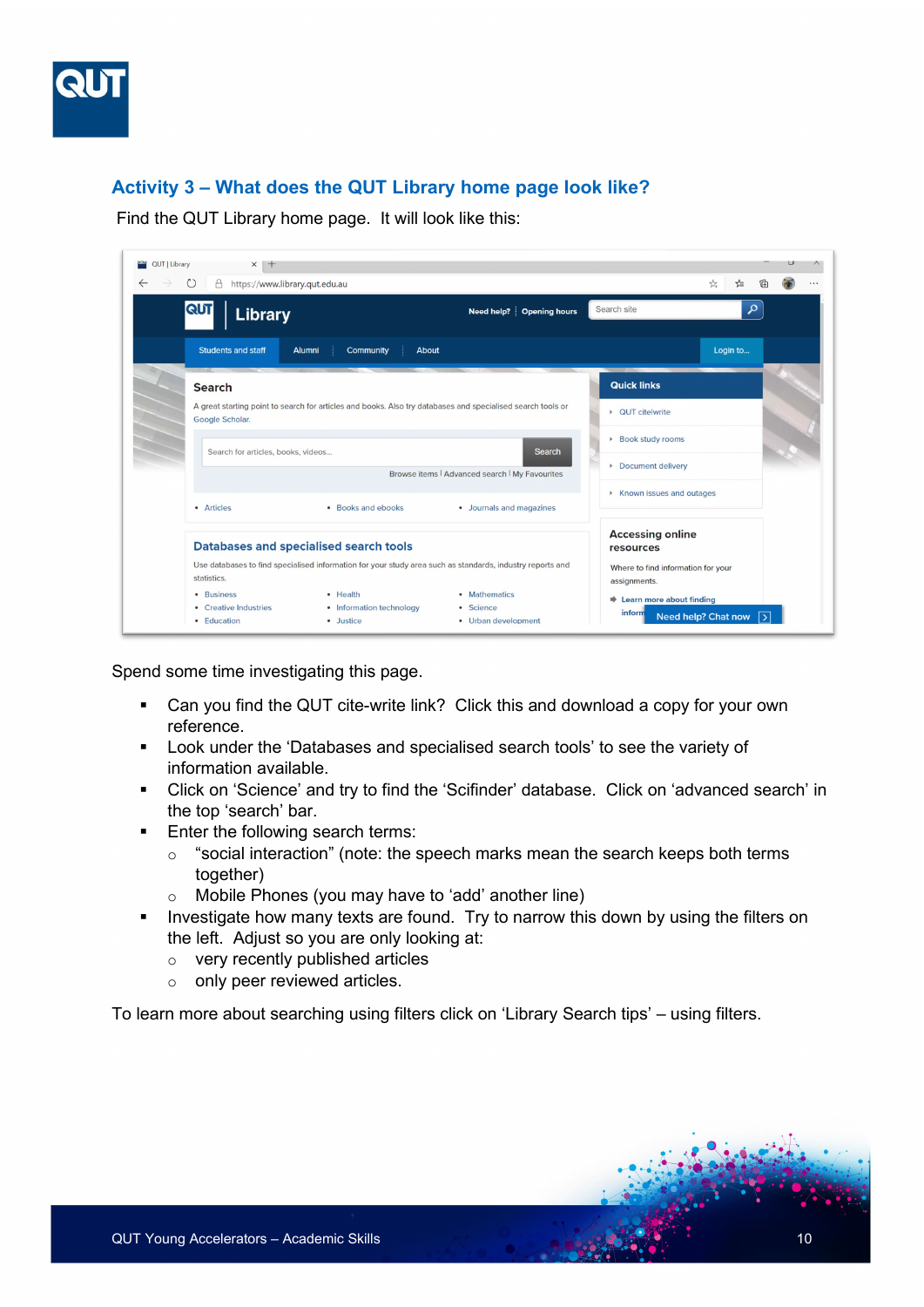

## **Notetaking template for research**

| <b>Details</b>    | <b>Tips</b>                                                                                                                                                                                                                                                     | <b>Your Notes</b> |
|-------------------|-----------------------------------------------------------------------------------------------------------------------------------------------------------------------------------------------------------------------------------------------------------------|-------------------|
| WHO?              | Record the name of the person,<br>people or organisations that have<br>written, compiled, or produced the<br>article, book, book chapter,<br>website, DVD etc. These may be<br>authors, producers, editors,<br>directors, government bodies or<br>companies.    |                   |
| <b>WHAT?</b>      | Record the title of the information.<br>This might be a single title such as<br>a book, government report or Act.<br>Or you might need to record two<br>titles e.g. a book title and the<br>chapter title, or a journal article and<br>the title of the journal |                   |
| <b>WHEN?</b>      | Record the date the information<br>was published, released or<br>produced. For websites, this is the<br>date you visited the site and<br>retrieved the information. If there is<br>no date, make a note so you know<br>you have not forgotten this detail.      |                   |
| <b>WHERE?</b>     | Record the place the information<br>was published, released of<br>produced. For websites, this is the<br>site address of the information.                                                                                                                       |                   |
| <b>WHAT ELSE?</b> | Record other details that you might<br>need to use in your referencing,<br>citing and writing. These might<br>include page numbers, volume and<br>issue numbers of journal articles,<br>DOI numbers and names of<br>databases.                                  |                   |
| <b>KEYWORDS?</b>  | Record key words and concepts<br>you used to find this information.<br>This will help you find the<br>information again or to search for<br>related information in other<br>sources.                                                                            |                   |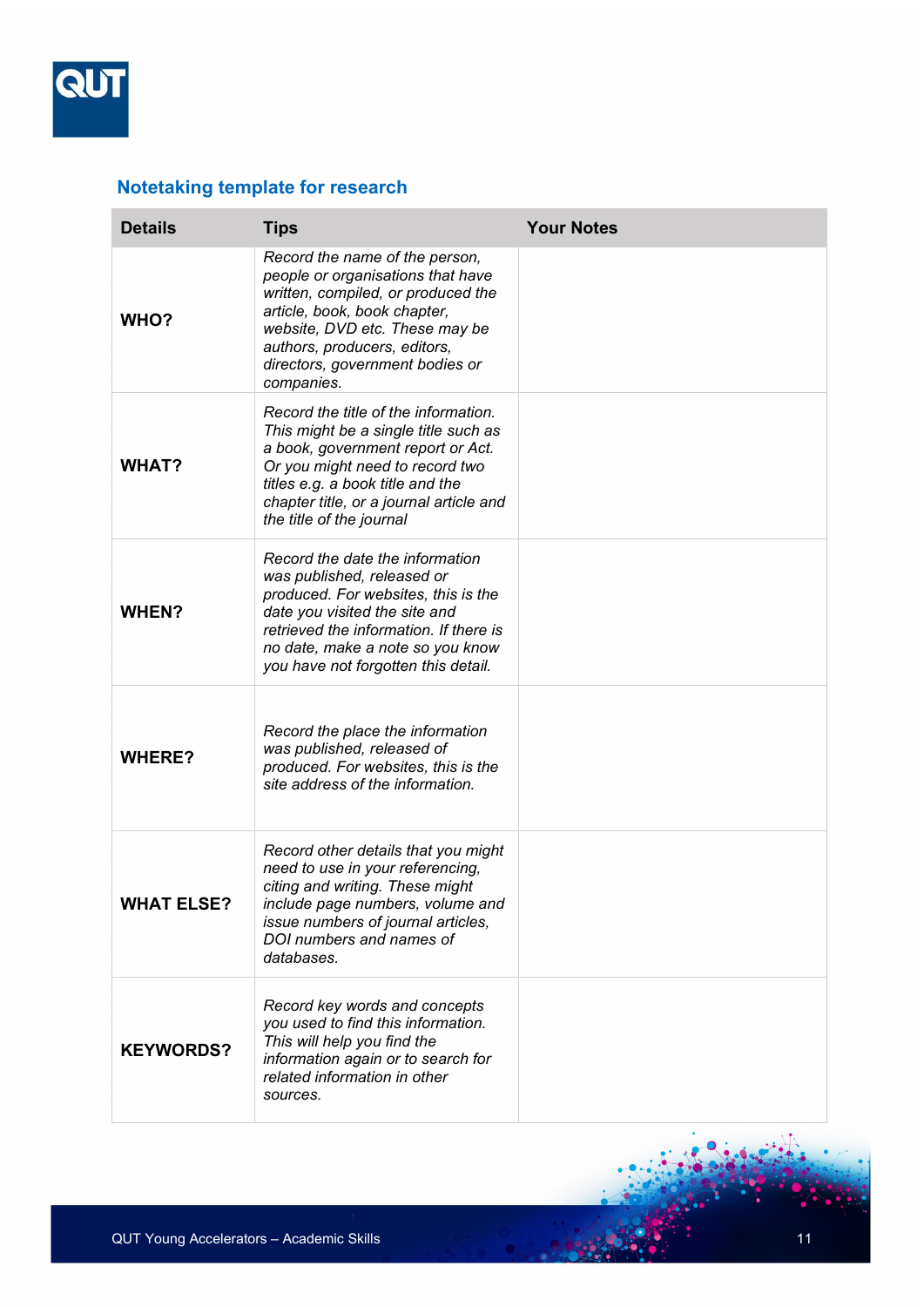

## <span id="page-11-0"></span>**Topic 4: Good Technical Writing in STEM**



#### **Activity 1 – Are you ready for university referencing?**

In the video Rani focussed on the 'key' writing points prospective uni students should take on board. Your teachers in Years 11 and 12 will already be giving you similar writing tips.

#### **Consider your approach to referencing and discuss with peers or classmates:**

- **Why do we need to reference?**
- Do you provide in text references and reference lists in your current subjects?
- **What referencing style do your teachers ask for?**
- What are the issues when relying on source generators or reference management software?

#### **Activity 2 – Do you use the words of others powerfully?**

Look closely at Madura's examples on quoting, paraphrasing and referencing.

Discuss how and why a paraphrase can be more powerful.

Find an example in one of your assessments where you paraphrased. Check whether it was just 'added in' or if it really strengthened your argument.

#### **Activity 3 – Get to know Cite-write**

Download Cite-write from here → [https://www.citewrite.qut.edu.au](https://www.citewrite.qut.edu.au/)

Keep a copy of this on your desktop. Look through the information and be familiar with expectations for university writing.

**Check out [this 4-minute YouTube video on APA Style referencing](https://www.youtube.com/watch?v=1xFg7M1uabI)**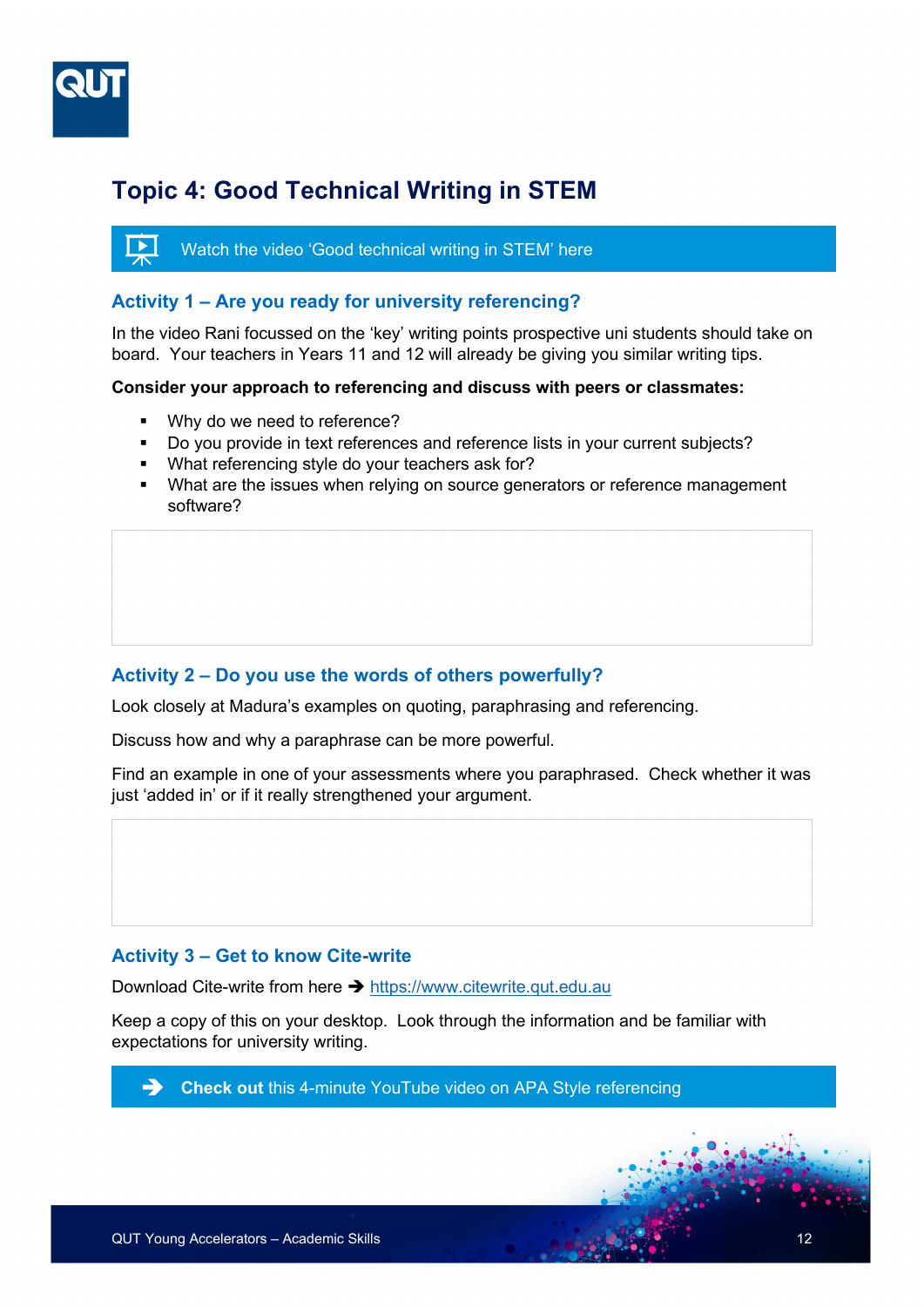

# <span id="page-12-0"></span>**Topic 5: Effective Study and Exam Preparation**

 $\overline{\blacktriangleright}$   $\overline{\blacktriangleright}$ [Watch the video 'Go Effective study and exam preparation' here](https://youtu.be/xJCtHT50uvU)

#### **Activity 1 – How do you study and prepare for exams?**

The Ambassadors in the video talked about how they study effectively to maximise exam results. After watching the whole episode, note all the study tips on the left – do not fill out the right-side yet.

| <b>Exam tips from Ambassadors</b> | Your tips for effective study |
|-----------------------------------|-------------------------------|
|                                   |                               |
|                                   |                               |
|                                   |                               |
|                                   |                               |
|                                   |                               |
|                                   |                               |
|                                   |                               |
|                                   |                               |

#### **Activity 2 – How do you absorb new and complex information?**

University is all about gaining new knowledge. Think about how you absorb and retain new knowledge. Maybe you do *Quizlet* online, make flash cards, attach notes to your wall, use rhymes or mind maps! Think carefully about what has worked for you.

On the right-hand side of the table above fill in your tips for absorbing and retaining new information.

Discuss these methods with your peers and look out for good ideas from other students.

#### **Activity 3 – Have you tried Quizlet?**

This is a good time to see if [Quizlet](https://quizlet.com/en-gb) works for you. Jump on to [Quizlet](https://quizlet.com/en-gb) to create quiz questions that will help you with an upcoming exam. You can test yourself or work with your peers as a group to test each other.

Do you know of any other apps or websites that help? Share those ideas too. Consider some apps may be better for certain subjects.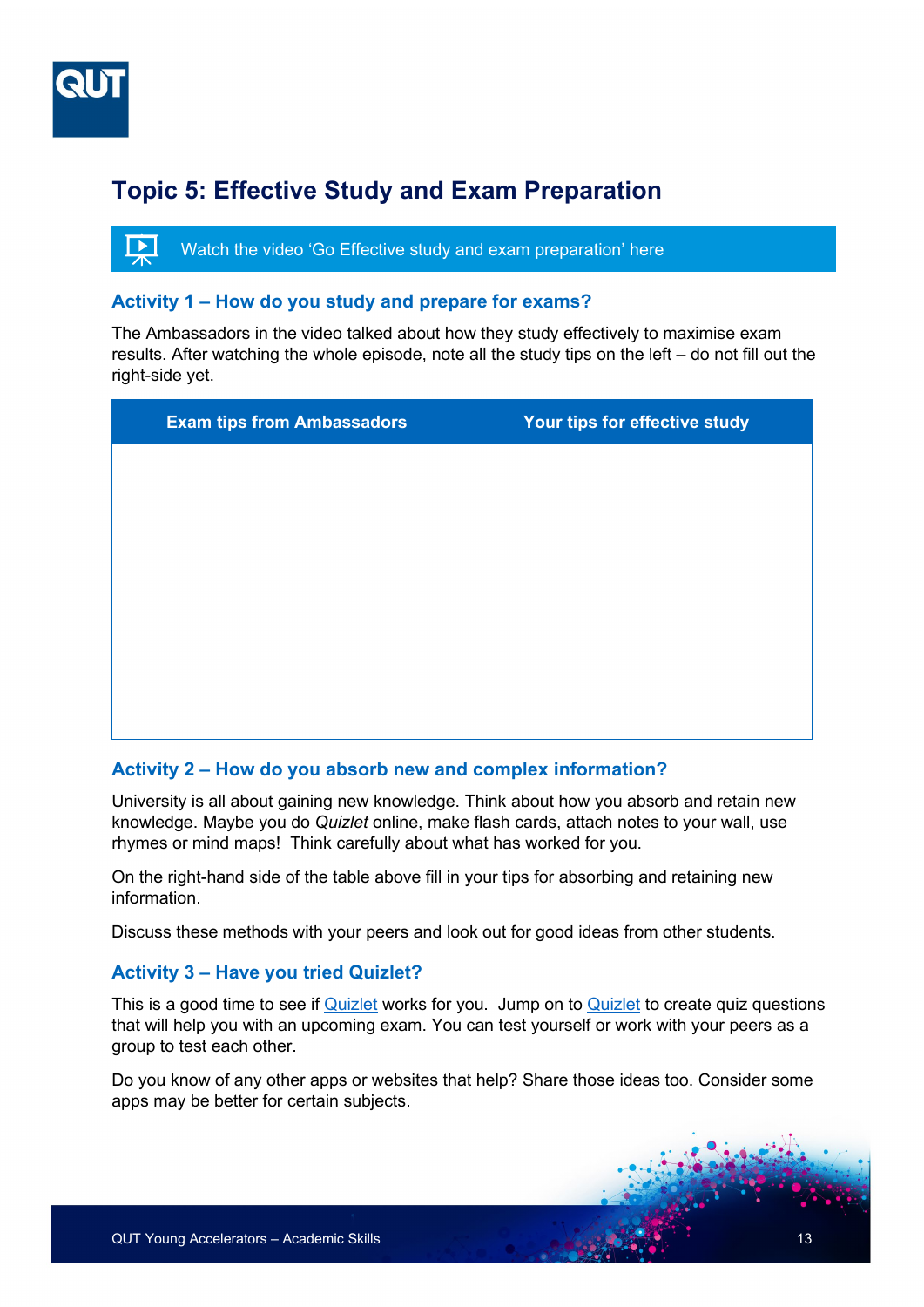

## <span id="page-13-0"></span>**Topic 6: Working in Groups**



#### **Activity 1 – What kind of group member are you?**

In the senior years personal performance is important, but most students are surprised how much group work is involved at university, especially in STEM.

In the video Krishore gave a great example of how he realised he had let his group down on one occasion. Do you know what kind of group member you are?

Using the table below, think about the key elements of groupwork listed in column one, then rate how you consider yourself as a group member in column two. In column three, note down some tips for maintaining or improving your groupwork skills.

| Key elements of<br>groupwork        | My score $(1 - 5)$<br>1 being the highest | <b>Tips for good groupwork</b> |
|-------------------------------------|-------------------------------------------|--------------------------------|
| Planning and sharing<br>workloads   |                                           |                                |
| Communication                       |                                           |                                |
| Time management                     |                                           |                                |
| Giving feedback to group<br>members |                                           |                                |
| <b>Exam Preparation</b>             |                                           |                                |

#### **Activity 2 – Problem-solving in groups**

Working with your peers in a small group, complete the following task to find out about how effectively you can solve problems as a group.

#### **Task:**

*Your school has been given an anonymous grant of \$50 000. Use the next 3 – 5 minutes to decide how the money will be best spent. Produce a realistic process and bullet point the steps that need to be taken. One student should take notes of the key steps. One student should be the timer. All students should contribute.*

After the task answer the following questions as a team.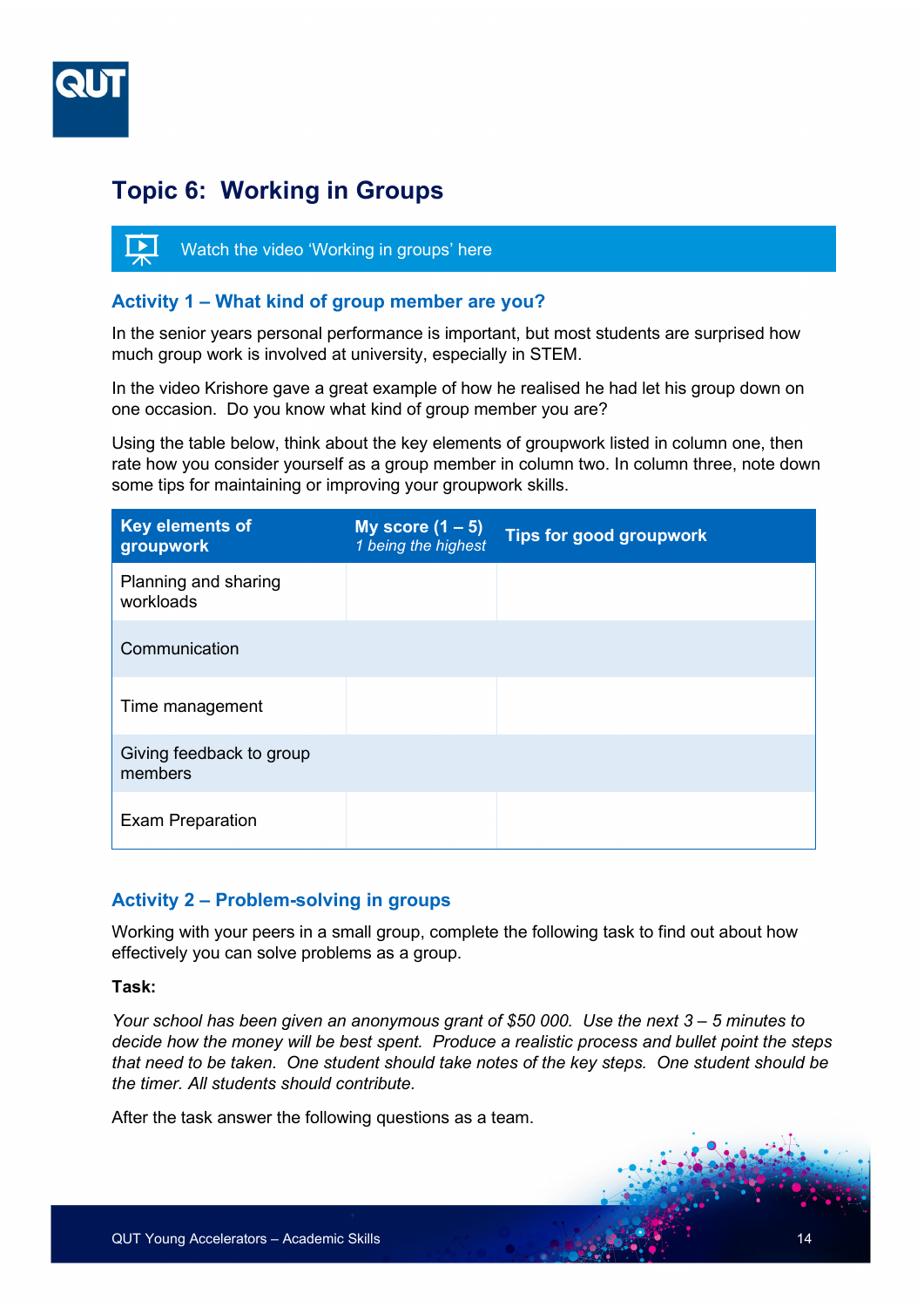

| <b>Questions</b>                                                                                           | <b>Yes</b> | <b>No</b> | <b>Room for</b><br>improvement |
|------------------------------------------------------------------------------------------------------------|------------|-----------|--------------------------------|
| Was your group successful <i>i.e.</i> did you develop a<br>process for the grant in the allotted time?     |            |           |                                |
| Were tasks allocated well to achieve goals?                                                                |            |           |                                |
| Did everybody follow the rules?                                                                            |            |           |                                |
| Did anybody deliberately slow the group down?                                                              |            |           |                                |
| Did everybody contribute in some way?                                                                      |            |           |                                |
| Did anybody talk a lot more than anybody else? Also,<br>was anybody quiet?                                 |            |           |                                |
| Think about your personal contribution. Do you think<br>you were a collaborative and helpful group member? |            |           |                                |

## **Well Done!**

<span id="page-14-0"></span>*You have now completed the QUT Young Accelerators – Academic Skills Workbook.*